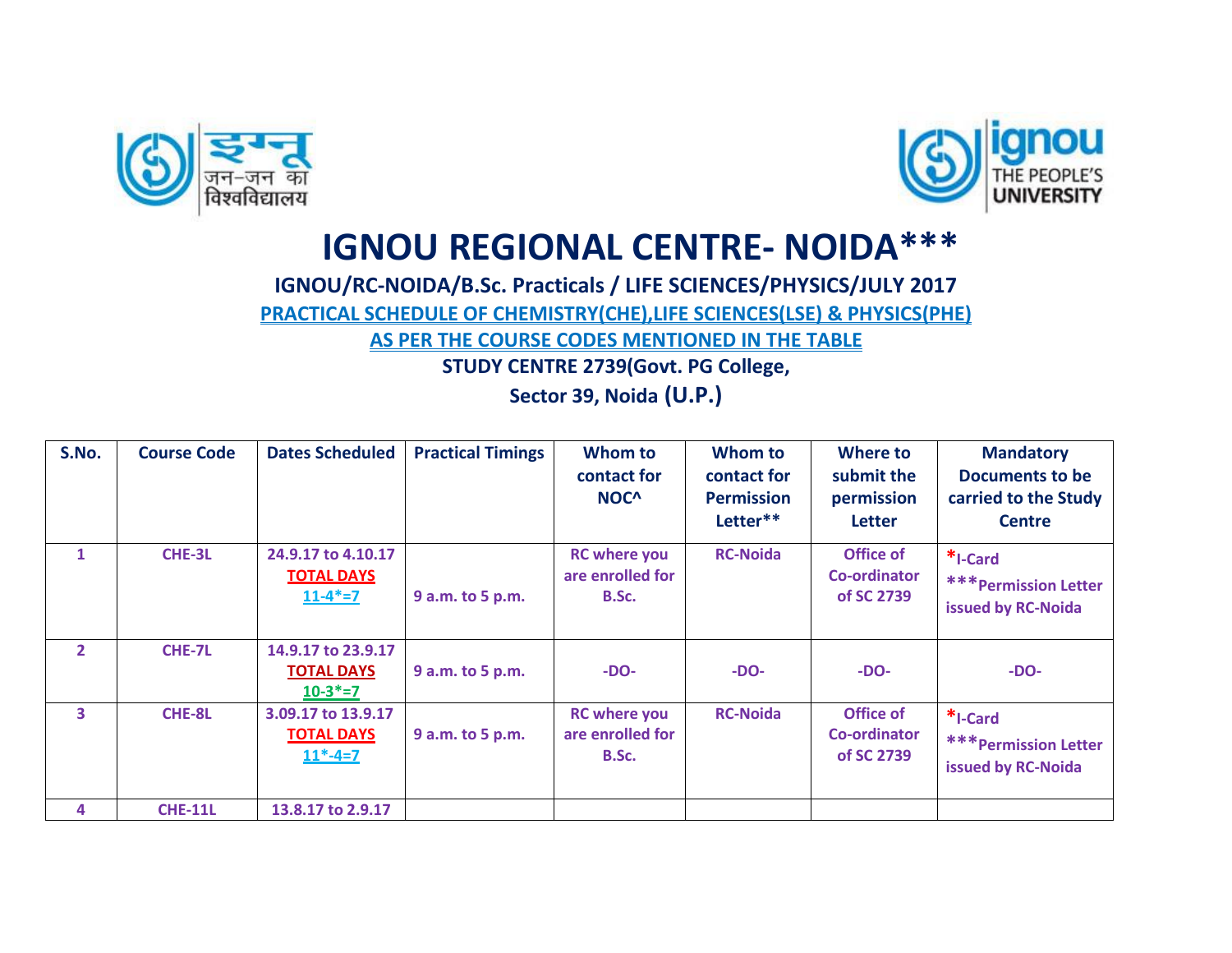|                |                | <b>TOTAL DAYS</b><br>$21 - 7* = 14$                       | 9 a.m. to 5 p.m. | $-DO-$                                           | $-DO-$          | $-DO-$                                                | $-DO-$                                                        |
|----------------|----------------|-----------------------------------------------------------|------------------|--------------------------------------------------|-----------------|-------------------------------------------------------|---------------------------------------------------------------|
| 5              | <b>CHE-12L</b> | 26.7.17 to 12.8.17<br><b>TOTAL DAYS</b><br>$18-4* = 14$   | 9 a.m. to 5 p.m. | <b>RC</b> where you<br>are enrolled for<br>B.Sc. | <b>RC-Noida</b> | <b>Office of</b><br><b>Co-ordinator</b><br>of SC 2739 | *I-Card<br><b>*** Permission Letter</b><br>issued by RC-Noida |
| 6              | LSE-4L         | 26.7.17 to 12.8.17<br><b>TOTAL DAYS</b><br>$18 - 4* = 14$ | 9 a.m. to 5 p.m. | $-DO-$                                           | $-DO-$          | $-DO-$                                                | $-DO-$                                                        |
| $\overline{7}$ | LSE-8L         | 14.8.17 to 30.8.17<br><b>TOTAL DAYS</b><br>$17 - 3* = 14$ | 9 a.m. to 5 p.m. | <b>RC</b> where you<br>are enrolled for<br>B.Sc. | <b>RC-Noida</b> | <b>Office of</b><br><b>Co-ordinator</b><br>of SC 2739 | *I-Card<br><b>*** Permission Letter</b><br>issued by RC-Noida |
| 8              | <b>LSE-11L</b> | 31.8.17 to 18.9.17<br><b>TOTAL DAYS</b><br>$19 - 5* = 14$ | 9 a.m. to 5 p.m. | $-DO-$                                           | $-DO-$          | $-DO-$                                                | $-DO-$                                                        |
| 9              | <b>LSE-14L</b> | 5.9.17 to 22.9.17<br><b>TOTAL DAYS</b><br>$18 - 4* = 14$  | 9 a.m. to 5 p.m. | <b>RC</b> where you<br>are enrolled for<br>B.Sc. | <b>RC-Noida</b> | Office of<br><b>Co-ordinator</b><br>of SC 2739        | *I-Card<br><b>*** Permission Letter</b><br>issued by RC-Noida |
| 10             | PHE-3L         | 26.7.17 to 12.8.17<br><b>TOTAL DAYS</b><br>$18-4* = 14$   | 9 a.m. to 5 p.m. | $-DO-$                                           | $-DO-$          | $-DO-$                                                | $-DO-$                                                        |
| 11             | PHE-8L         | 14.8.17 to 30.8.17<br><b>TOTAL DAYS</b><br>$17 - 3* = 14$ | 9 a.m. to 5 p.m. | <b>RC</b> where you<br>are enrolled for<br>B.Sc. | <b>RC-Noida</b> | Office of<br><b>Co-ordinator</b><br>of SC 2739        | *I-Card<br><b>*** Permission Letter</b><br>issued by RC-Noida |
| 12             | <b>PHE-12L</b> | 31.8.17 to 18.9.17<br><b>TOTAL DAYS</b><br>$19 - 5* = 14$ | 9 a.m. to 5 p.m. | $-DO-$                                           | $-DO-$          | $-DO-$                                                | $-DO-$                                                        |